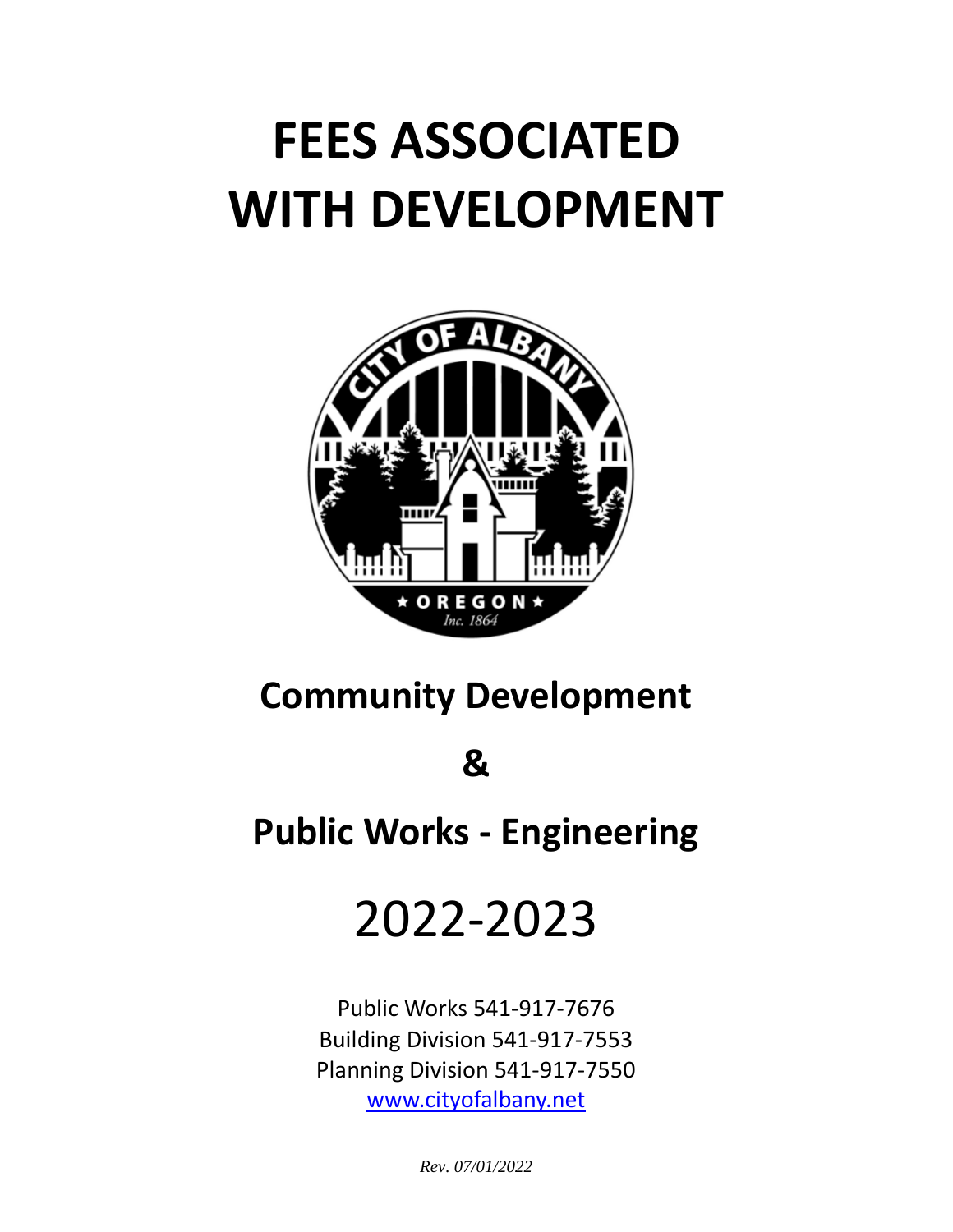# **CITY OF ALBANY BUILDING PERMIT FEES\***

## **1. BUILDING PERMITS:**

- One- & two-family are residential structures and their accessory structures, which are regulated by the **Oregon Residential Specialty Code (ORSC)**.
- Multifamily include all residential structures not regulated by the ORSC and that are regulated by the **Oregon Structural Specialty Code (OSSC)**.
- Commercial include all other structures regulated by the **Oregon Structural Specialty Code (OSSC)**.

| <b>Total Valuation</b> <sup>1</sup> | One- & Two-Family (ORSC)                               | <b>Commercial &amp; Multifamily (OSSC)</b>              |
|-------------------------------------|--------------------------------------------------------|---------------------------------------------------------|
|                                     | \$75.00 for the first \$2,000                          | \$75.00 for the first \$2,000                           |
| \$0 to $$25,000$                    | plus \$8.22 for each additional \$1,000<br>or fraction | plus \$11.10 for each additional \$1,000<br>or fraction |
|                                     | \$264.00 for the first \$25,000                        | \$330.00 for the first \$25,000                         |
| \$25,001 to \$50,000                | plus \$6.47 for each additional \$1,000<br>or fraction | plus \$8.00 for each additional \$1,000<br>or fraction  |
|                                     | \$425.00 for the first \$50,000                        | \$530.00 for the first \$50,000                         |
| \$50,001 to<br>\$100,000            | plus \$4.95 for each additional \$1,000<br>or fraction | plus \$6.10 for each additional \$1,000<br>or fraction  |
|                                     | \$672.00 for the first \$100,000                       | \$835.00 for the first \$100,000                        |
| \$100,001 and up                    | plus \$3.70 for each additional \$1,000<br>or fraction | plus \$4.60 for each additional \$1,000<br>or fraction  |

## **One- and Two-Family, Multifamily, and Commercial Building Permits**

<sup>1</sup> Valuation is based on the methodology specified in OAR 918-050-0100. See the ICC Valuation Table on Page 2.

## **Building Permit Plan Review1**

| Building plan review fee $1$                            | 65% of building permit fee                 |
|---------------------------------------------------------|--------------------------------------------|
| FLS review fee $2$                                      | 40% of the building permit fee             |
| Deferred submittal <sup>3</sup> (per deferred item)     | \$250.00                                   |
| Phased project application fee <sup>3,4</sup>           | \$250.00                                   |
| Phased project review fee <sup>3,4,5</sup>              | 10% of building permit fee $(\$1,500$ max) |
| Additional plan review for revisions to approved plans  | \$70.00/hour (1 hour min.)                 |
| Alternate materials and methods review fee <sup>3</sup> | \$70.00/hour (2 hour min.)                 |
| Third-party plan review fee <sup>3</sup>                | \$70.00/hour (2 hour min.)                 |
| Additional consultation/research <sup>3</sup>           | \$70.00/hour (2 hour min.)                 |

1Plan review is required on all building permits unless waived by the Building Official (AMC 18.06.030)

2FLS review fee is required on all projects specified under ORS 479.155(2)

<sup>3</sup>This fee is in addition to applicable plan review and permit fees.

4Phased projects are subject to the approval of the Building Official.

5Phased project review fee is applied to each phase of the project.

*\* The fees list under the Building Division section are only the fees adopted pursuant to the applicable Oregon Administrative Rule. Additional fees from other departments may be required for your project. Please see the adopted fees for the appropriate department.*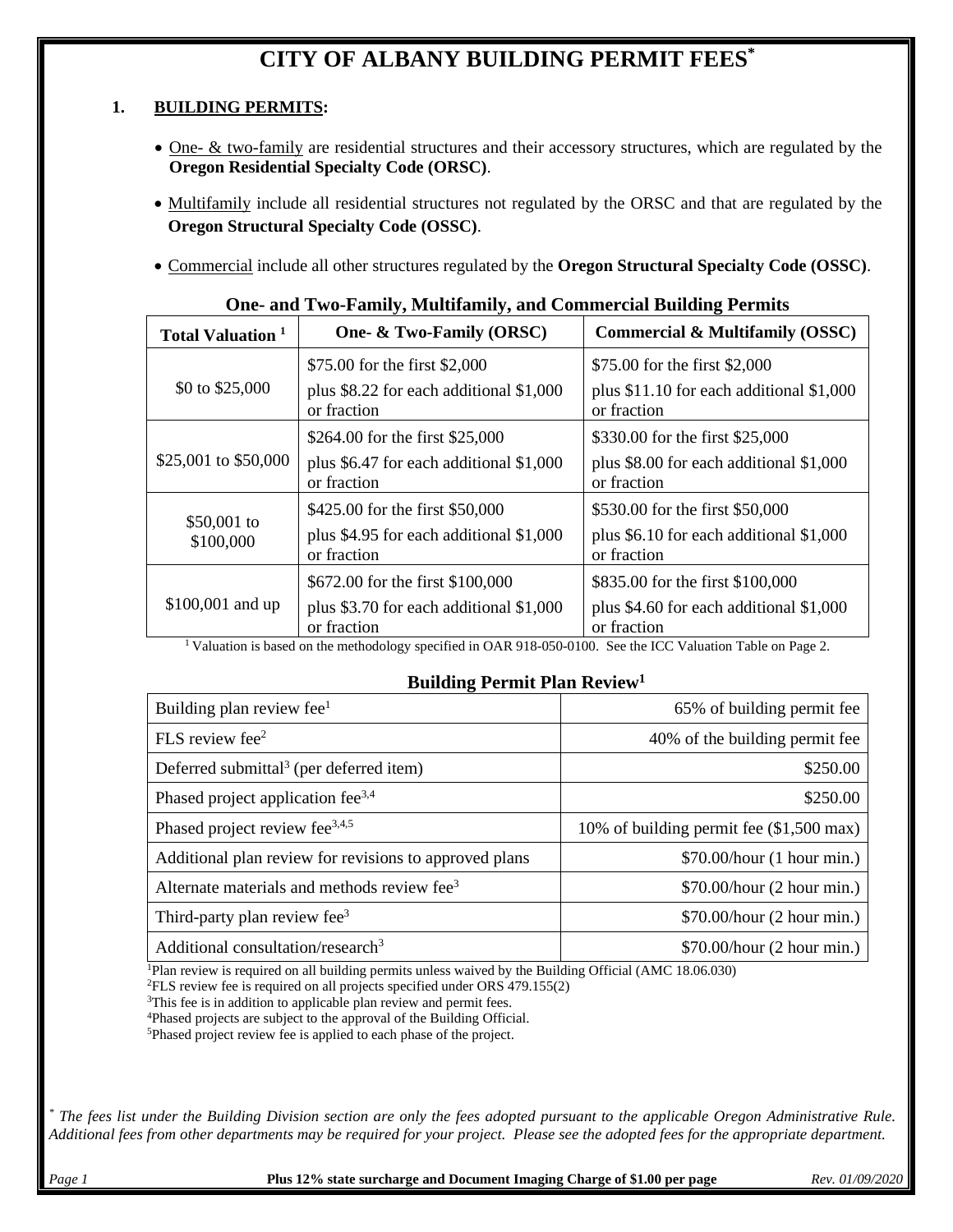# **ICC CONSTRUCTION VALUATION <sup>1</sup> Valuation is the actual cost to build. <sup>2</sup> However, valuation shall be no less than those contained in this table.**

| <b>Square Foot Construction Costs a, b, c, d</b>              |        |                        |            |            |             |             |        |           |           |
|---------------------------------------------------------------|--------|------------------------|------------|------------|-------------|-------------|--------|-----------|-----------|
| Group<br>(International Building Code)                        | IA     | $\mathbf{I}\mathbf{B}$ | <b>IIA</b> | <b>IIB</b> | <b>IIIA</b> | <b>IIIB</b> | IV     | <b>VA</b> | <b>VB</b> |
| A-1 Assembly, theaters, with stage                            | 309.06 | 298.66                 | 291.64     | 280.58     | 263.98      | 255.82      | 272.02 | 244.80    | 237.02    |
| A-1 Assembly, theaters, without stage                         | 282.85 | 272.45                 | 265.42     | 254.37     | 237.77      | 229.61      | 245.81 | 218.59    | 210.80    |
| A-2 Assembly, nightclubs                                      | 237.31 | 230.23                 | 224.56     | 215.36     | 202.99      | 197.40      | 207.69 | 183.68    | 177.40    |
| A-2 Assembly, restaurants, bars,<br>banquet halls             | 236.31 | 229.23                 | 222.56     | 214.36     | 200.99      | 196.40      | 206.69 | 181.68    | 176.40    |
| A-3 Assembly, churches                                        | 286.90 | 276.49                 | 269.47     | 258.42     | 242.23      | 234.07      | 249.86 | 223.05    | 215.26    |
| A-3 Assembly, general, community<br>halls, libraries, museums | 244.77 | 234.37                 | 226.34     | 216.29     | 198.94      | 191.79      | 207.73 | 179.77    | 172.98    |
| A-4 Assembly, arenas                                          | 281.85 | 271.45                 | 263.42     | 253.37     | 235.77      | 228.61      | 244.81 | 216.59    | 209.80    |
| <b>B</b> Business                                             | 240.90 | 232.07                 | 223.51     | 214.08     | 194.91      | 187.36      | 205.68 | 172.02    | 164.34    |
| Carport, covered porch, patio, or deck                        | 52.49  | 49.52                  | 46.66      | 44.61      | 40.22       | 37.23       | 42.67  | 31.71     | 30.22     |
| E Educational                                                 | 257.70 | 248.89                 | 242.35     | 231.90     | 216.47      | 205.54      | 223.92 | 189.21    | 183.31    |
| F-1 Factory and industrial, moderate<br>hazard                | 144.93 | 138.11                 | 130.39     | 125.40     | 112.49      | 107.10      | 120.02 | 92.69     | 86.88     |
| F-2 Factory and industrial, low hazard                        | 143.93 | 137.11                 | 130.39     | 124.40     | 112.49      | 106.10      | 119.02 | 92.69     | 85.88     |
| H-1 High hazard, explosives                                   | 135.29 | 128.47                 | 121.75     | 115.76     | 104.14      | 97.75       | 110.39 | 84.34     | N.P.      |
| H234 High hazard                                              | 135.29 | 128.47                 | 121.75     | 115.76     | 104.14      | 97.75       | 110.39 | 84.34     | 77.53     |
| H-5 HPM                                                       | 240.90 | 232.07                 | 223.51     | 214.08     | 194.91      | 187.36      | 205.68 | 172.02    | 164.34    |
| I-1 Institutional, supervised<br>environment                  | 244.45 | 236.08                 | 229.06     | 219.82     | 202.16      | 196.58      | 220.10 | 181.25    | 175.81    |
| I-2 Institutional, hospitals                                  | 401.22 | 392.40                 | 383.83     | 374.40     | 354.29      | N.P.        | 366.00 | 331.40    | N.P.      |
| I-2 Institutional, nursing homes                              | 279.15 | 270.32                 | 261.76     | 252.33     | 234.64      | N.P.        | 243.93 | 211.75    | N.P.      |
| I-3 Institutional, restrained                                 | 273.40 | 264.57                 | 256.00     | 246.57     | 229.13      | 220.58      | 238.17 | 206.24    | 196.56    |
| I-4 Institutional, day care facilities                        | 244.45 | 236.08                 | 229.06     | 219.82     | 202.16      | 196.58      | 220.10 | 181.25    | 175.81    |
| M Mercantile                                                  | 177.02 | 169.94                 | 163.27     | 155.07     | 142.48      | 137.88      | 147.40 | 123.17    | 117.89    |
| R-1 Residential, hotels                                       | 246.94 | 238.56                 | 231.54     | 222.30     | 204.35      | 198.77      | 222.58 | 183.44    | 178.00    |
| R-2 Residential, multiple family                              | 206.81 | 198.43                 | 191.41     | 182.17     | 165.41      | 159.83      | 182.46 | 144.50    | 139.06    |
| R-3 Residential, one- and two-family                          | 192.58 | 187.37                 | 182.53     | 178.04     | 172.85      | 166.59      | 175.01 | 160.35    | 150.87    |
| R-4 Residential, care/assisted living<br>facilities           | 244.45 | 236.08                 | 229.06     | 219.82     | 202.16      | 196.58      | 220.10 | 181.25    | 175.81    |
| S-1 Storage, moderate hazard                                  | 134.29 | 127.47                 | 119.75     | 114.76     | 102.14      | 96.75       | 109.39 | 82.34     | 76.53     |
| S-2 Storage, low hazard                                       | 133.29 | 126.47                 | 119.75     | 113.76     | 102.14      | 95.75       | 108.39 | 82.34     | 75.53     |
| U Utility, miscellaneous                                      | 104.98 | 99.04                  | 93.31      | 89.21      | 80.44       | 74.45       | 85.33  | 63.42     | 60.43     |

a. Private garages use utility, miscellaneous

b. Unfinished basements (Group R-3) =  $$23.20$  per sq. ft. **Example:**<br>**Example:**<br>**Example:**<br>**Example:**<br>**Example:** 

<sup>1</sup> Valuation is determined by the Building Official

<sup>2</sup> One- and two-family new construction and additions shall be based on the ICC Table (OAR 9018-050-0100 (1)(c))

*Page 2* **Plus 12% state surcharge and Document Imaging Charge of \$1.00 per page** *Rev. 04/01/2022*

4,000 sq. ft. Office Building (Business, Type IIB) d. N.P. = not permitted  $4,000 \times \$214.08 = \$856,320.00$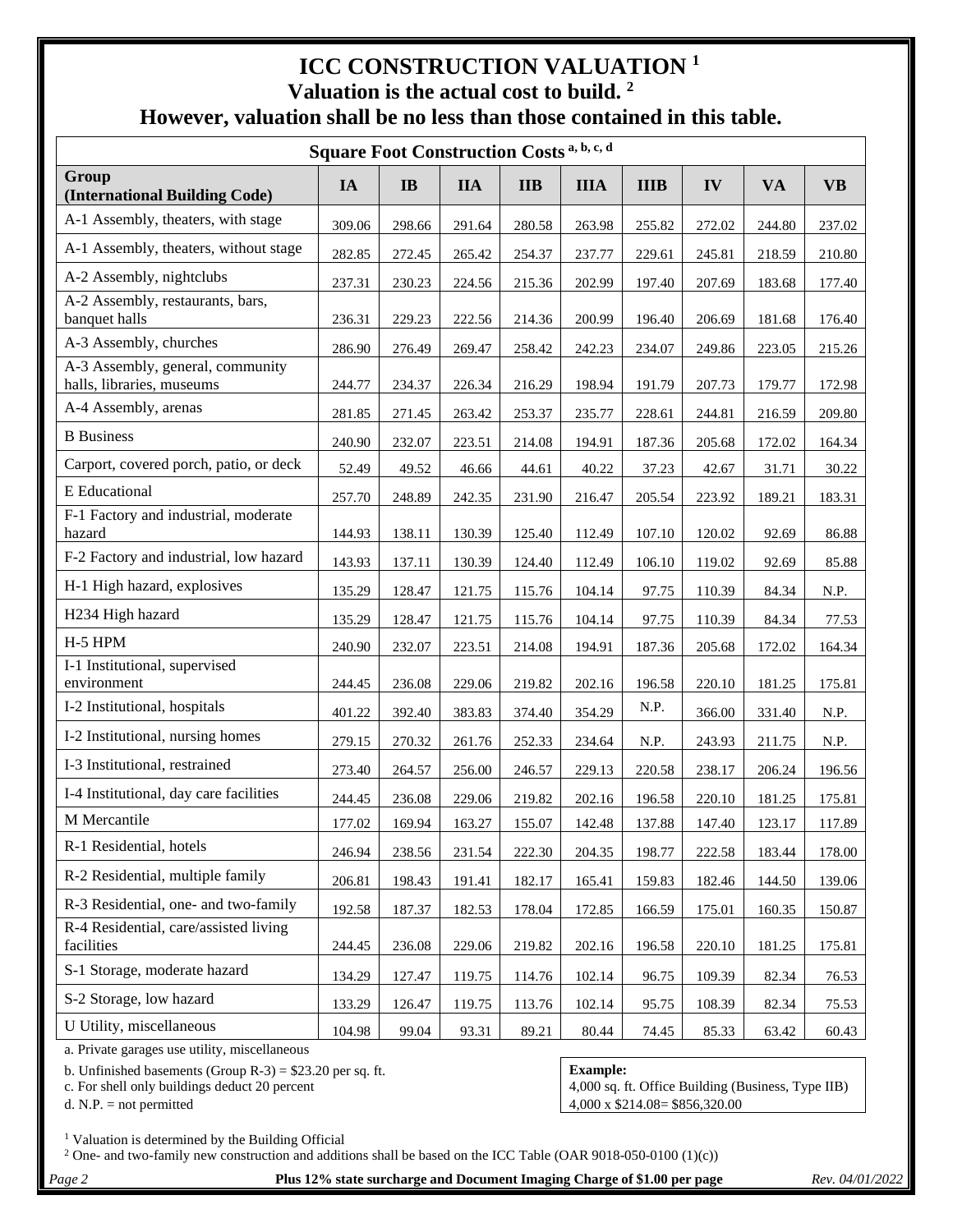## **2. ELECTRICAL PERMITS:**

## RESIDENTIAL PER UNIT:

In a multifamily structure, OAR 918-309-0030 (5)(b) requires the electrical permit fee to be calculated by taking the square footage of the largest unit in the building and computing the fee. A fee of one-half of the first unit fee is applied to all additional units in the building regardless of size. In a multifamily structure, OAR 918-309-0030 (3)(b) requires one limited energy permit per building.

Residential remodels, additions, alterations or repairs shall use the lower of the square footage of the area being remodeled/added or the calculated branch circuit fee.

SERVICES OR FEEDERS: *(Installation, Alterations or Relocation – no circuits included)*

| <b>TEMPORARY SERVICES OR FEEDERS: (Installation, Alterations, or Relocation)</b> |  |
|----------------------------------------------------------------------------------|--|
|                                                                                  |  |
|                                                                                  |  |
|                                                                                  |  |
|                                                                                  |  |
|                                                                                  |  |
|                                                                                  |  |
| <b>BRANCH CIRCUITS:</b> (New, alteration, or extension per panel)                |  |
|                                                                                  |  |
|                                                                                  |  |
|                                                                                  |  |
| MISCELLANEOUS: (Service or feeder NOT included)                                  |  |
|                                                                                  |  |
|                                                                                  |  |

Pump or irrigation circle .........................................................................................................................\$ 65.00 Sign or outline lighting ...........................................................................................................................\$ 65.00 Signal circuits or limited energy panel, alteration/extensions ................................................................\$ 65.00 Master Label Permit set-up fee ............................................................................................................... \$100.00 Each Master Label inspection.....................................................................................\$75.00/hour (1 hour min.)

Minor Label with corrections......................................................................................\$75.00/hour (1 hour min.)

## ADDITIONAL INSPECTION FEES OVER THE ALLOWABLE IN ANY OF THE ABOVE:

#### PLAN REVIEW FEE:

25% of electrical permit, if required (see application)

| Page 3 | Plus 12% state surcharge and Document Imaging Charge of \$1.00 per page                 |                                           | Rev. 04/01/2022 |
|--------|-----------------------------------------------------------------------------------------|-------------------------------------------|-----------------|
|        | <b>PLAN REVIEW FEE</b>                                                                  | 40% of fire alarm permit, \$70.00 minimum |                 |
|        |                                                                                         |                                           |                 |
|        |                                                                                         |                                           |                 |
|        |                                                                                         |                                           |                 |
|        | Notification devices: bells, chimes, strobes, horns, annunciators, etc.                 |                                           |                 |
|        |                                                                                         |                                           |                 |
|        |                                                                                         |                                           |                 |
|        |                                                                                         |                                           |                 |
|        | Signal initiating devices: detectors, manual pull stations, water flow, tamper switches |                                           |                 |
|        | SIGNAL INITIATING AND NOTIFICATION TYPES:                                               |                                           |                 |
|        |                                                                                         |                                           |                 |
| 3.     | <b>FIRE ALARM PERMITS:</b> (Electrical permit required, see Section 2)                  |                                           |                 |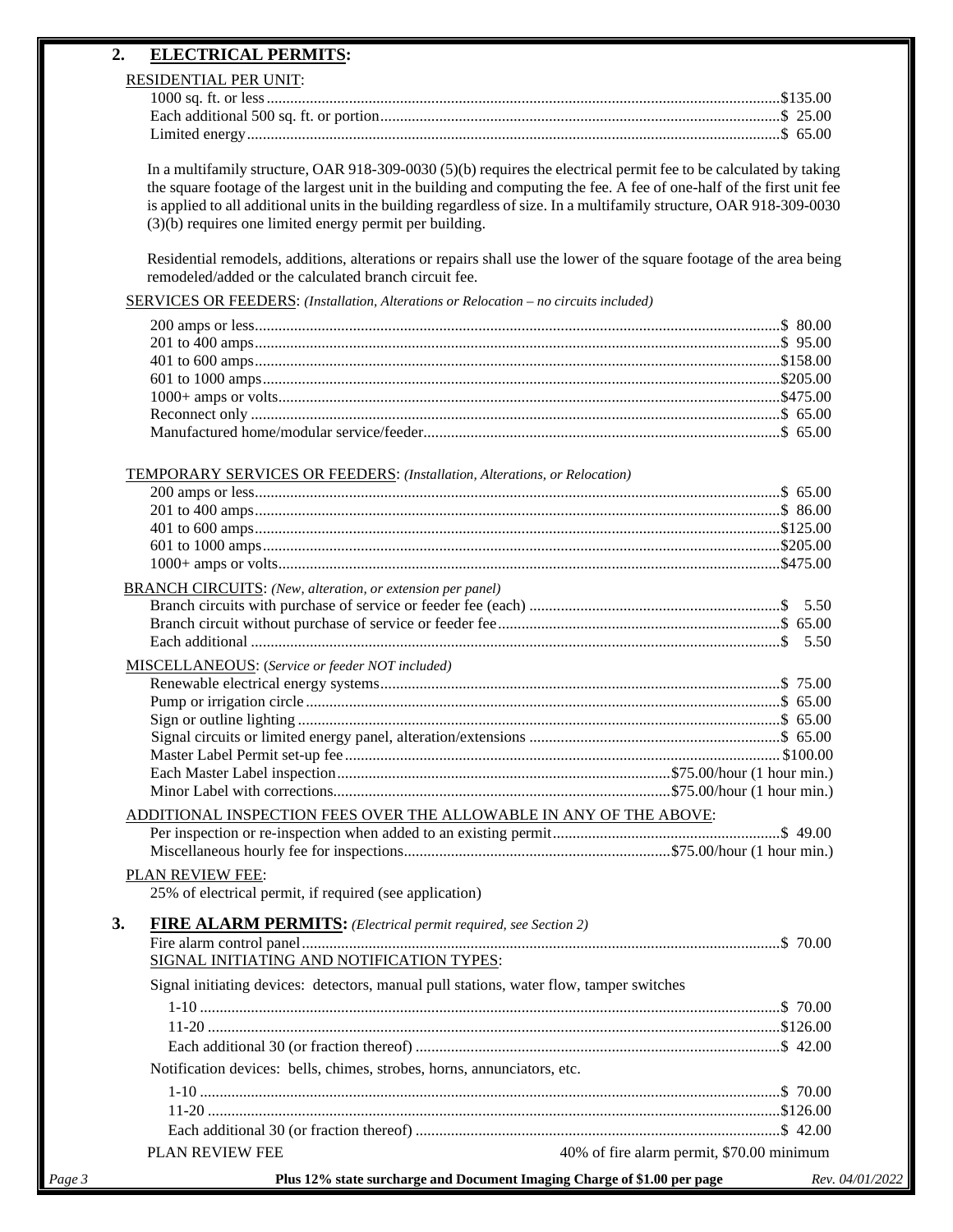## **4. FIRE SPRINKLER PERMITS:**

## **One- & Two-Family Fire Suppression Systems (NFPA 13D)1**

| <b>Square Footage</b>    | $\text{Fe}^2$ |
|--------------------------|---------------|
| 0 to $2,000$ sq. ft.     | \$200.00      |
| $2,001$ to 3,600 sq. ft. | \$250.00      |
| 3,601 to 7,200 sq. ft.   | \$325.00      |
| 7,201 sq. ft. $+$        | \$410.00      |

1Separate plumbing permit required

2Includes plan review

## **Commercial & Multifamily Fire Suppression Systems (NFPA 13R & NFPA 13)**

| Fire Service Line (including each vault, PIV, and fire line) |  |
|--------------------------------------------------------------|--|
|                                                              |  |
| New, lower/raise, and relocate fire sprinkler heads          |  |
|                                                              |  |
|                                                              |  |
|                                                              |  |
|                                                              |  |
|                                                              |  |
|                                                              |  |
|                                                              |  |
|                                                              |  |
|                                                              |  |
|                                                              |  |
|                                                              |  |
|                                                              |  |
|                                                              |  |
|                                                              |  |
|                                                              |  |
|                                                              |  |
|                                                              |  |
|                                                              |  |
|                                                              |  |

## PLAN REVIEW FEE:

| 40% of fire sprinkler permit (\$70.00 minimum). |  |
|-------------------------------------------------|--|
|                                                 |  |
|                                                 |  |

## **5. MANUFACTURED HOME PERMITS:**

\$275.00 installation fee includes the electrical feeder, plumbing connections, and all cross-over connections.

Accessory structures, utility connections beyond 30 lineal feet and/or new or additional electrical services or plumbing require additional permits.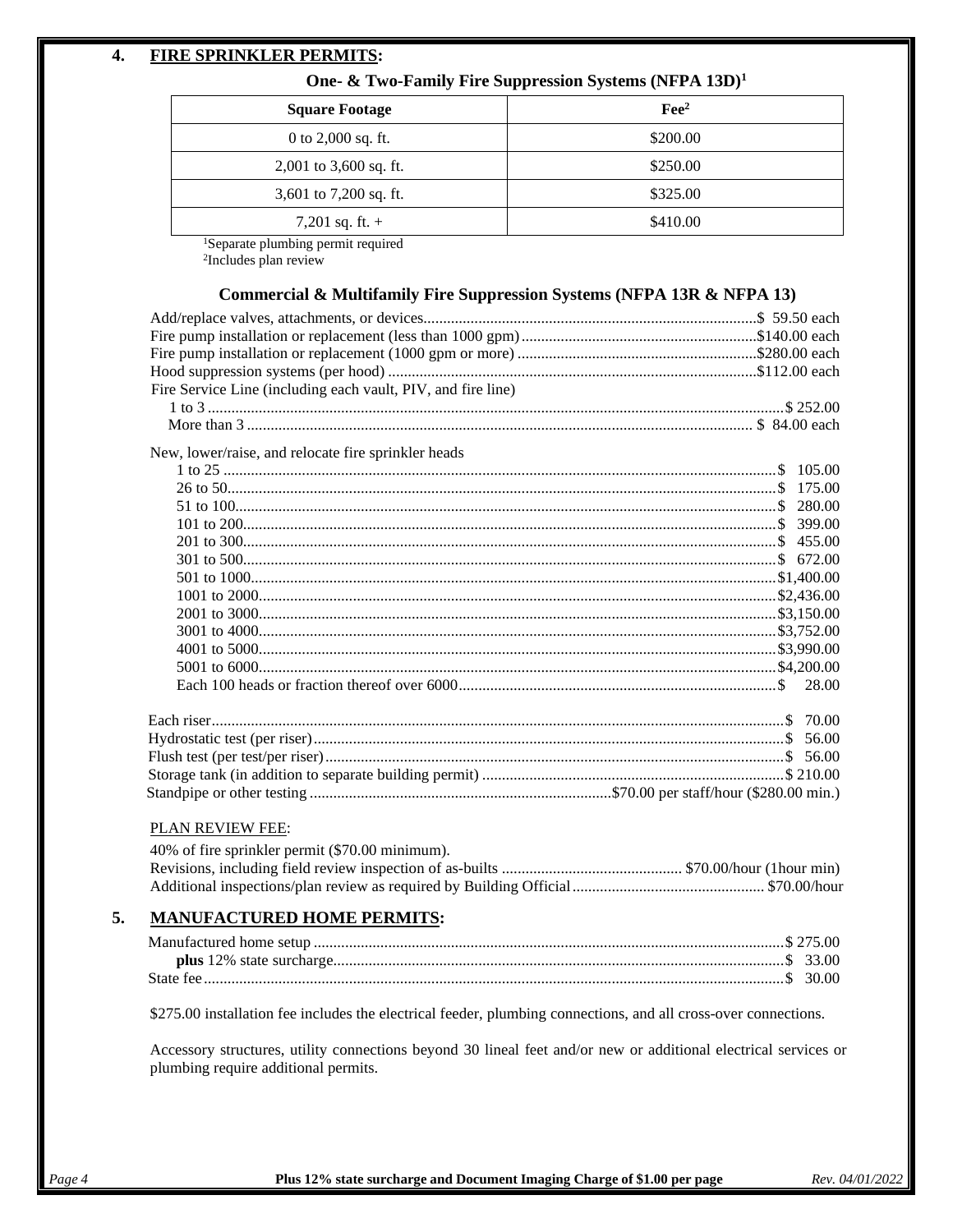## **6. MECHANICAL PERMITS:**

## **1 & 2 Family Dwelling / Manufactured Dwellings: New, Additions, Alterations, Repairs, & Accessory Structures**

| Miscellaneous systems (ex: fireplaces, radon systems, LP systems, and ducting)\$30.00 each |  |
|--------------------------------------------------------------------------------------------|--|

## **Commercial & Multifamily: New, Alterations, Additions, Repairs, & Accessory Structures**

The valuation used to determine the commercial mechanical permit fee shall include the value (rounded up to the nearest dollar) of all mechanical materials, equipment, labor, overhead and profit.

| <b>Total Valuation</b> | Fee                                                                                     |  |
|------------------------|-----------------------------------------------------------------------------------------|--|
| \$0 to \$25,000        | \$75.00 for the first \$2,000<br>plus \$11.10 for each additional $$1,000$ or fraction  |  |
| \$25,001 to \$50,000   | \$330.00 for the first \$25,000<br>plus \$8.25 for each additional \$1,000 or fraction  |  |
| \$50,001 to \$100,000  | \$540.00 for the first \$50,000<br>plus \$6.45 for each additional \$1,000 or fraction  |  |
| $$100,001$ and up      | \$863.00 for the first \$100,000<br>plus \$4.80 for each additional \$1,000 or fraction |  |

Mechanical plan review – when required or requested..........................................................35% of the permit fee

| $\circ$            | Moving a building                                                                                                                                                                                                                                                                                                                                                                                                                  | \$140.00                   |
|--------------------|------------------------------------------------------------------------------------------------------------------------------------------------------------------------------------------------------------------------------------------------------------------------------------------------------------------------------------------------------------------------------------------------------------------------------------|----------------------------|
| $\circ$            | Demolition (plumbing permit may be required)                                                                                                                                                                                                                                                                                                                                                                                       | \$70.00                    |
| $\circ$            | Change of occupancy                                                                                                                                                                                                                                                                                                                                                                                                                | \$140.00                   |
|                    | plus research fee as needed                                                                                                                                                                                                                                                                                                                                                                                                        | \$70.00/hour               |
| $\circ$            | Inspections for which no fee is specifically indicated                                                                                                                                                                                                                                                                                                                                                                             | \$70.00/hour (1 hour min.) |
| $\circ$            | Compliance inspections                                                                                                                                                                                                                                                                                                                                                                                                             | \$70.00/hour (1 hour min.) |
| $\circ$            | Re-inspections                                                                                                                                                                                                                                                                                                                                                                                                                     | \$70.00/hour (1 hour min.) |
| $\circ$<br>$\circ$ | Investigations: Costs for additional inspections/review/engineering required for investigations needed<br>by the Building Official shall be recovered at cost plus 30% overhead. These activities may include, but<br>are not limited to, actions necessary to issue a new or revised Certificate of Occupancy, costs associated<br>with third-party review, complaint investigation, additional inspections, annual reviews, etc. |                            |
| $\circ$            | Temporary Certificate of Occupancy: (Each 30 days)                                                                                                                                                                                                                                                                                                                                                                                 |                            |
|                    |                                                                                                                                                                                                                                                                                                                                                                                                                                    |                            |
|                    |                                                                                                                                                                                                                                                                                                                                                                                                                                    |                            |
| $\circ$            | Expedited Services: (Applies to projects not requiring review from other departments)                                                                                                                                                                                                                                                                                                                                              |                            |
|                    |                                                                                                                                                                                                                                                                                                                                                                                                                                    |                            |
|                    |                                                                                                                                                                                                                                                                                                                                                                                                                                    |                            |
|                    |                                                                                                                                                                                                                                                                                                                                                                                                                                    |                            |
|                    | <sup>1</sup> Request shall be made at time of permit application                                                                                                                                                                                                                                                                                                                                                                   |                            |
|                    | <sup>2</sup> Fees are in addition to regular permit fees                                                                                                                                                                                                                                                                                                                                                                           |                            |
|                    |                                                                                                                                                                                                                                                                                                                                                                                                                                    |                            |
| $\circ$            |                                                                                                                                                                                                                                                                                                                                                                                                                                    |                            |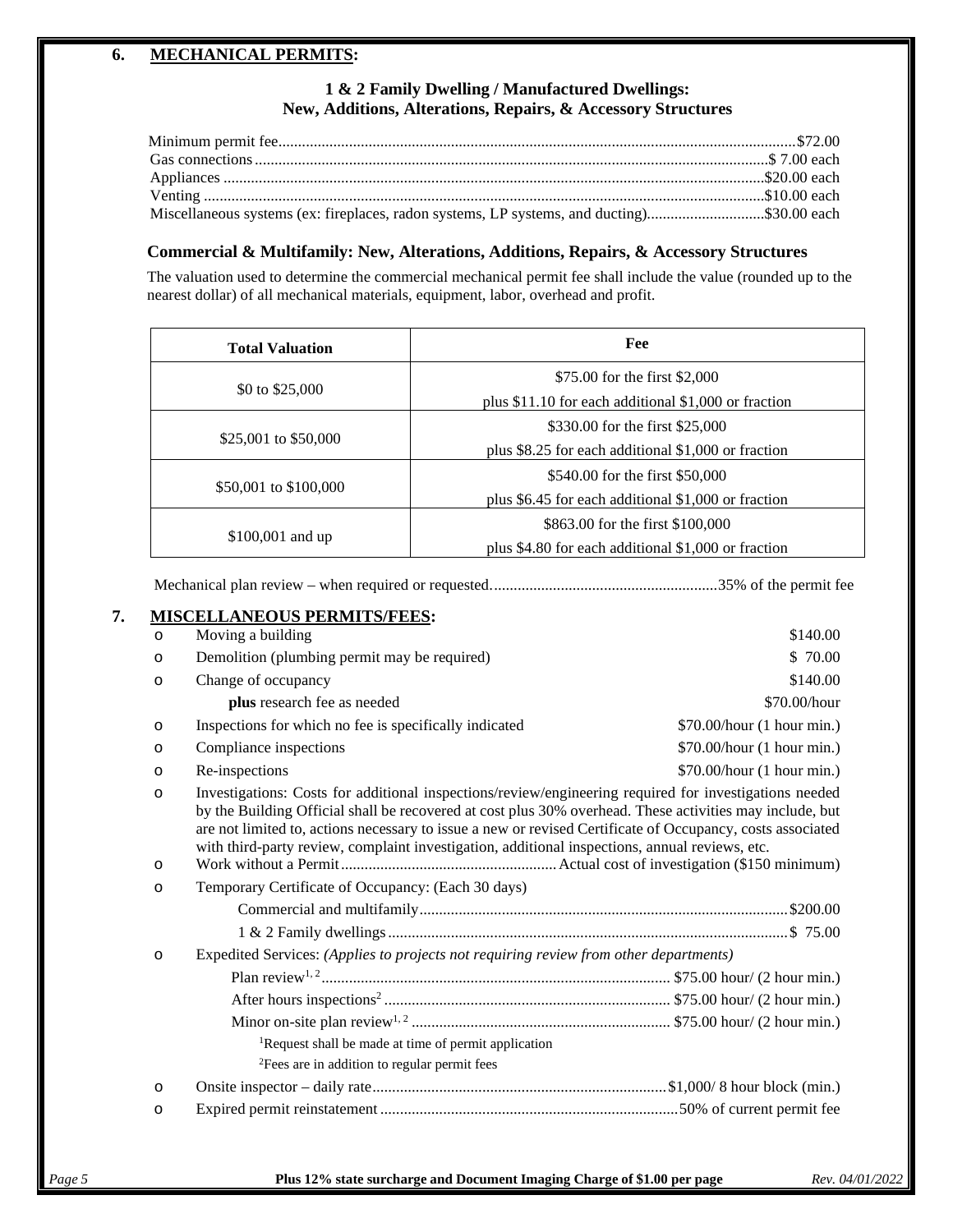## **8. PARKING LOT PERMITS:**

| Fee              |
|------------------|
| $$0.06/sq.$ ft.  |
| $$0.04$ /sq. ft. |
| $$0.03/sq.$ ft.  |
|                  |

Remodel/review............................................................................................................................ \$0.03/sq. ft. **Plus** ...................................................................................................... \$70.00/hour review (2 hour min.)

### **Re-striping Only**

| <b>Spaces</b>  | Fee                                                     |
|----------------|---------------------------------------------------------|
| $1 - 5$ spaces | \$75.00                                                 |
| 6+ spaces      | $$75.00$ base fee +<br>Plus $$70.00/hour (3 hour min.)$ |

Additional consultation and/or inspections as needed ....................................................\$70.00/hour (1 hour min.)

## **9. PLUMBING PERMITS:**

## **New 1 & 2 Family Dwelling**

Fee includes the first 100 feet of water and sewer service, hose bibbs, icemakers, underfloor low-point drains, and rain drain packages that include the piping, gutters, downspouts, and perimeter system.

| <sup>1</sup> A half-bath is equivalent to a single bathroom |  |
|-------------------------------------------------------------|--|

#### **Commercial, Multifamily, Manufactured Dwellings, 1 & 2 Family Dwelling New1 , Additions, Alterations, Repairs, & Accessory Structures 1 Excludes 1 & 2 Family Dwelling, see fee schedule above.**

Minimum permit fee .................................................................................................................................... \$72.00 Each plumbing fixture or items (per fixture or item) \$19.00 Includes: Absorption valve, clothes washer, dishwasher, drinking fountain, ejectors/sump, expansion tank, floor drain/sink/tub, garbage disposal, hose bibb, icemaker, trap primer, sewer cap, sink/basin/lavatory, tub/shower/shower pan, urinal, water closet, water heater, tankless water heater, backflow preventer, backwater valve, other fixtures or items not named above.

Other Plumbing Fees:

|        | Sewer:                                                                  |                 |
|--------|-------------------------------------------------------------------------|-----------------|
|        |                                                                         |                 |
|        |                                                                         |                 |
|        | Water service:                                                          |                 |
|        |                                                                         |                 |
|        |                                                                         |                 |
|        | Storm and rain drain:                                                   |                 |
|        |                                                                         |                 |
|        |                                                                         |                 |
| Page 6 | Plus 12% state surcharge and Document Imaging Charge of \$1.00 per page | Rev. 04/01/2022 |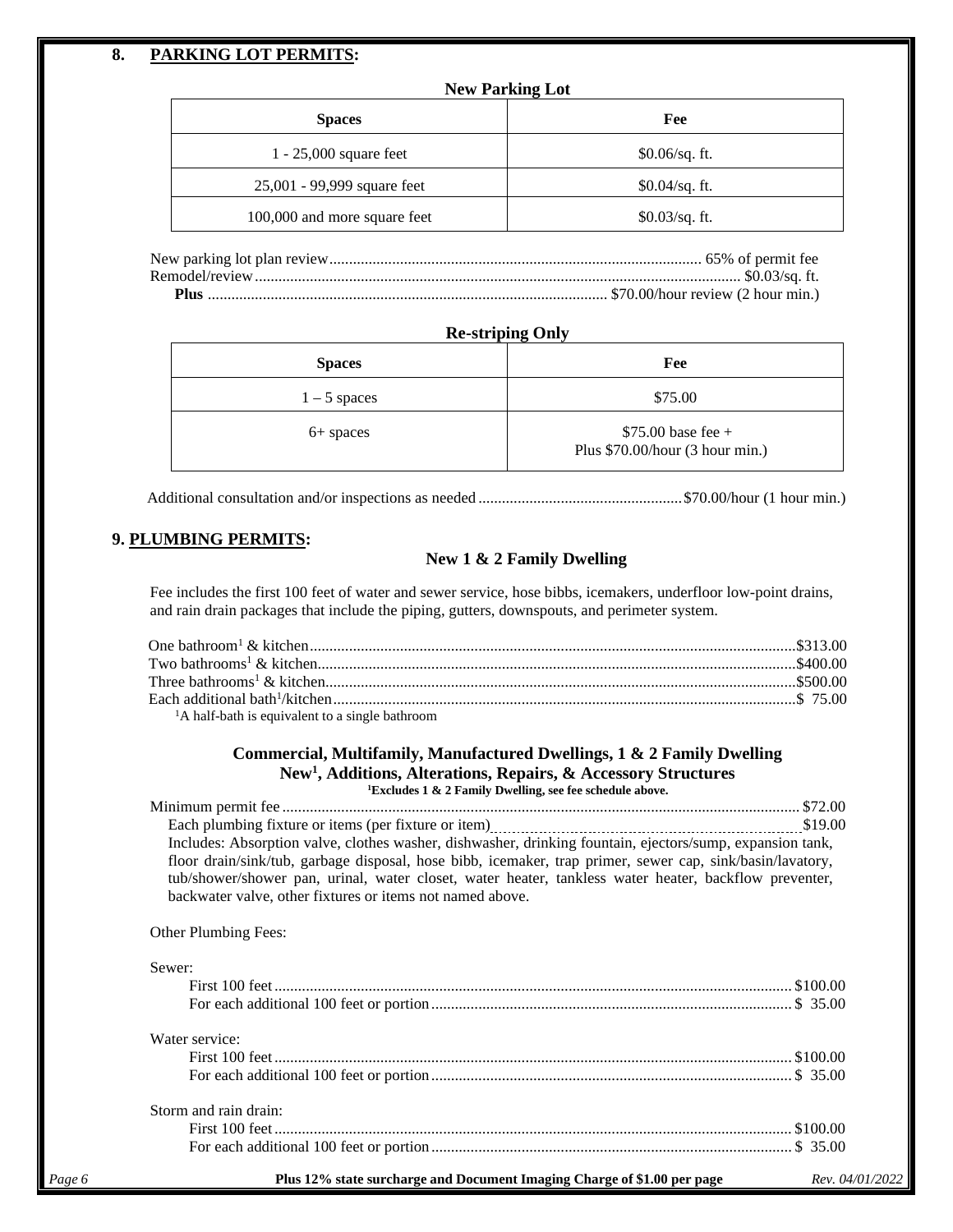## **Medical Gas Installation**

Fees based on valuation of installation costs and system equipment, including but not limited to, inlets, outlets, fixtures, and appliances (rounded up to the nearest dollar).

| <b>Total Valuation</b>                                                                                | Fee                                                                                                                             |
|-------------------------------------------------------------------------------------------------------|---------------------------------------------------------------------------------------------------------------------------------|
| \$0 to \$5,000                                                                                        | \$100.00                                                                                                                        |
|                                                                                                       | \$100.00 plus \$1.50 for                                                                                                        |
| \$5,001 to \$10,000                                                                                   | each additional \$100 or fraction thereof over \$5,000                                                                          |
|                                                                                                       | \$175.00 plus \$10.20 for                                                                                                       |
| \$10,001 to \$100,000                                                                                 | each additional \$1,000 or fraction thereof over \$10,000                                                                       |
|                                                                                                       | $$1,195.00$ plus \$7.00 for                                                                                                     |
| \$100,001 and more                                                                                    | each additional \$1,000 or fraction thereof over 100,000                                                                        |
|                                                                                                       |                                                                                                                                 |
|                                                                                                       |                                                                                                                                 |
| <sup>1</sup> Plan review is required on all Medical Gas installations<br>10.<br><b>Reroof Permit:</b> |                                                                                                                                 |
|                                                                                                       |                                                                                                                                 |
| <b>SIGN PERMITS<sup>1</sup>:</b>                                                                      |                                                                                                                                 |
|                                                                                                       |                                                                                                                                 |
|                                                                                                       |                                                                                                                                 |
| Temporary signs include a base fee of \$50.00 plus \$10.00 per sign                                   |                                                                                                                                 |
|                                                                                                       | <sup>1</sup> See Section 1: Building Permits for plan review and permits fees related to the attachment or supporting structure |
|                                                                                                       |                                                                                                                                 |
| <b>SOLAR SYSTEM PERMITS:</b>                                                                          |                                                                                                                                 |
|                                                                                                       | Qualifying roof installations on conventional light-frame construction. Includes plan review                                    |

Indicate value of structural elements for the solar panels, including racking, mounting elements, rails, and the cost of labor to install. See Building Permit fees.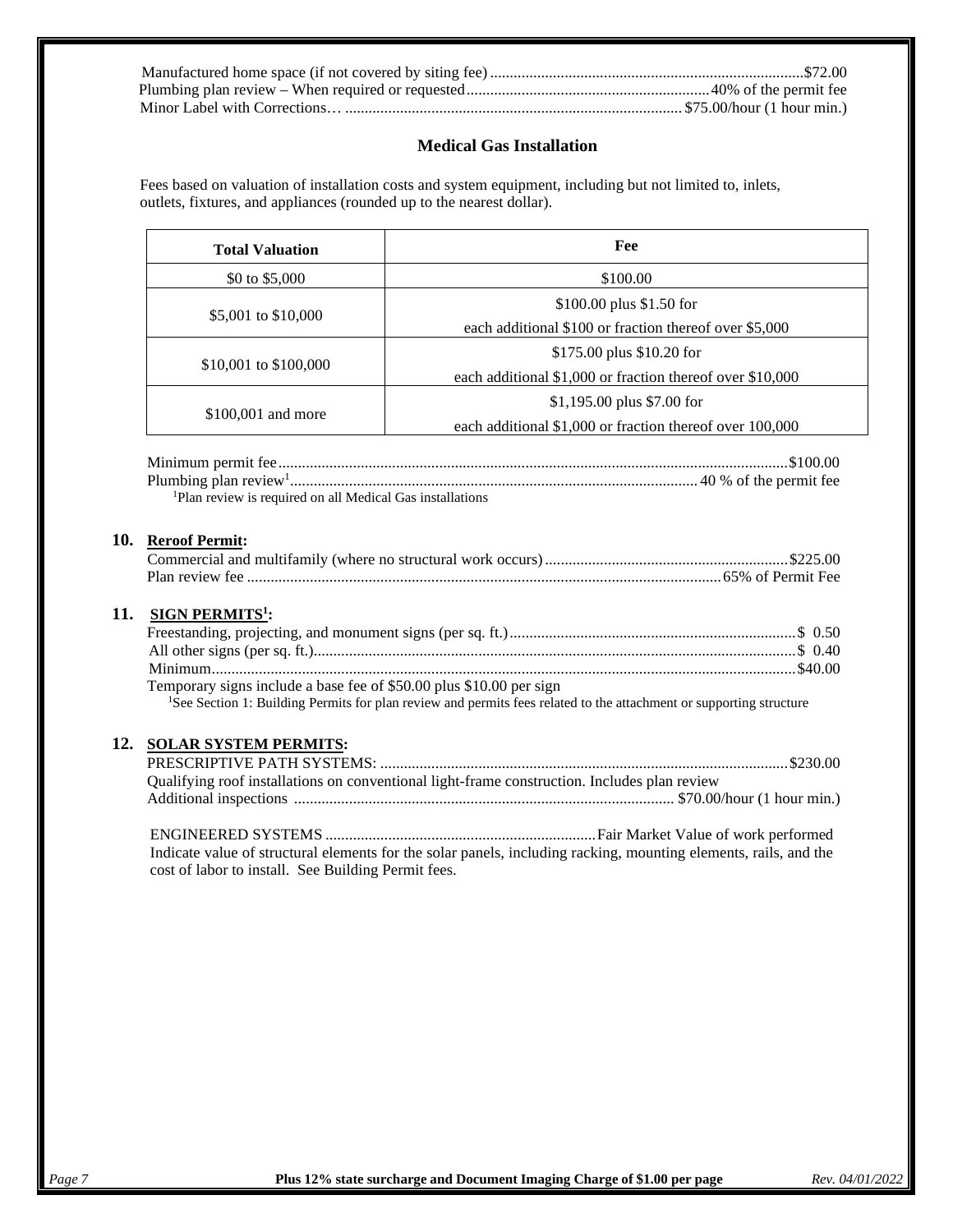## **PUBLIC WORKS UTILITY FEES/CHARGES**

## **WATER** *System Development Charges:*

| Single-Family Residential<br>Commercial, or Industrial<br>(Based on water meter size) | $3/4$ " meter<br>1" meter<br>$1\frac{1}{2}$ meter<br>$2$ " meter<br>3" meter | \$4,010<br>\$6,697<br>\$13,354<br>\$21,374<br>\$42,789 |
|---------------------------------------------------------------------------------------|------------------------------------------------------------------------------|--------------------------------------------------------|
|                                                                                       | 4" meter                                                                     | \$66,850                                               |

#### **WATER** *Service Installation\*\*:*

| Water Meter Size          | Service Installation Charge (w/meter) | Meter Drop-in Charge |
|---------------------------|---------------------------------------|----------------------|
| $3/4$ " (1" Service line) | \$2,950                               | 275                  |
| 1"                        | \$2,975                               | 340                  |
| $11/2$ <sup>2</sup>       | actual cost                           | \$1,771              |
| 2"                        | actual cost                           | \$1.883              |

\**Water services larger than 2-inches must be constructed privately under a Permit for Private Construction of Public Improvements obtained from the Public Works Engineering Division.*

| ❖ WATER Connection Charges:      | Pre-Existing Service Line | No Pre-Existing Service Line |
|----------------------------------|---------------------------|------------------------------|
| Single-Family Zones*             | \$73/linear foot          | \$55/linear foot             |
| Multi-Family, Comm., Ind. Zones* | \$93/linear foot          | \$83/linear foot             |

*One service line installation with a meter box is included if one does not exist. Where service line is not existing to connecting property, the service line shall be installed at the cost of the property owner. Meter drop-in charge does apply. \*Per linear foot charge applies to full lot frontage, 50-foot minimum.*

### **SANITARY SEWER** *System Development Charges:*

| Residential                  | $$5,055/d$ welling unit                                    |
|------------------------------|------------------------------------------------------------|
| Commercial (Low Strength)    | $$5,055$ (first 6 fixtures)<br>\$ 842 each add'l fixture   |
| Commercial (Medium Strength) | \$1,215 each add'l fixture<br>$$7,292$ (first 6 fixtures)  |
| Commercial (High Strength)   | \$1,986 each add'l fixture<br>$$11,913$ (first 6 fixtures) |
| Industrial<br>(Variable)     | Based on individual flow and load quantities.              |

### **SANITARY SEWER** *Connection Charges:*

|              | Pre-Existing Service Lateral | No Pre-Existing Service Lateral |
|--------------|------------------------------|---------------------------------|
| All uses $*$ | \$96/linear foot             | \$79/linear foot                |

*Where service lateral is not existing to connecting property, the service line shall be installed at the cost of the property owner. \*Per linear foot charge applies to full lot frontage, 50-foot minimum.*

| <b>STORM DRAINAGE Connection Charges:</b> | \$102/linear foot                                                                                                                                                                                                                                   | (full lot frontage, 50-foot min)                                     |
|-------------------------------------------|-----------------------------------------------------------------------------------------------------------------------------------------------------------------------------------------------------------------------------------------------------|----------------------------------------------------------------------|
|                                           |                                                                                                                                                                                                                                                     |                                                                      |
|                                           | \$4,679                                                                                                                                                                                                                                             |                                                                      |
|                                           | \$2,539/dwelling unit                                                                                                                                                                                                                               |                                                                      |
|                                           | \$2,339/dwelling unit                                                                                                                                                                                                                               |                                                                      |
|                                           | (variable – based on number of floors)                                                                                                                                                                                                              |                                                                      |
|                                           |                                                                                                                                                                                                                                                     | (variable – based on projected traffic volumes)                      |
|                                           |                                                                                                                                                                                                                                                     |                                                                      |
|                                           | \$185/linear foot                                                                                                                                                                                                                                   | (full lot frontage, 50-foot min)                                     |
|                                           |                                                                                                                                                                                                                                                     |                                                                      |
| sidewalk, and driveway work, etc.         |                                                                                                                                                                                                                                                     | \$30                                                                 |
|                                           | <b>STREET System Development Charges:</b><br>Single-Family Residential<br><b>ADU/Cottage Cluster</b><br>Multi Family/Apartment<br>Institutional, Office, Commercial, Industrial<br><b>STREET</b> Connection Charges:<br><b>ENCROACHMENT PERMIT:</b> | For all work performed within the public right-of-way. Utility taps, |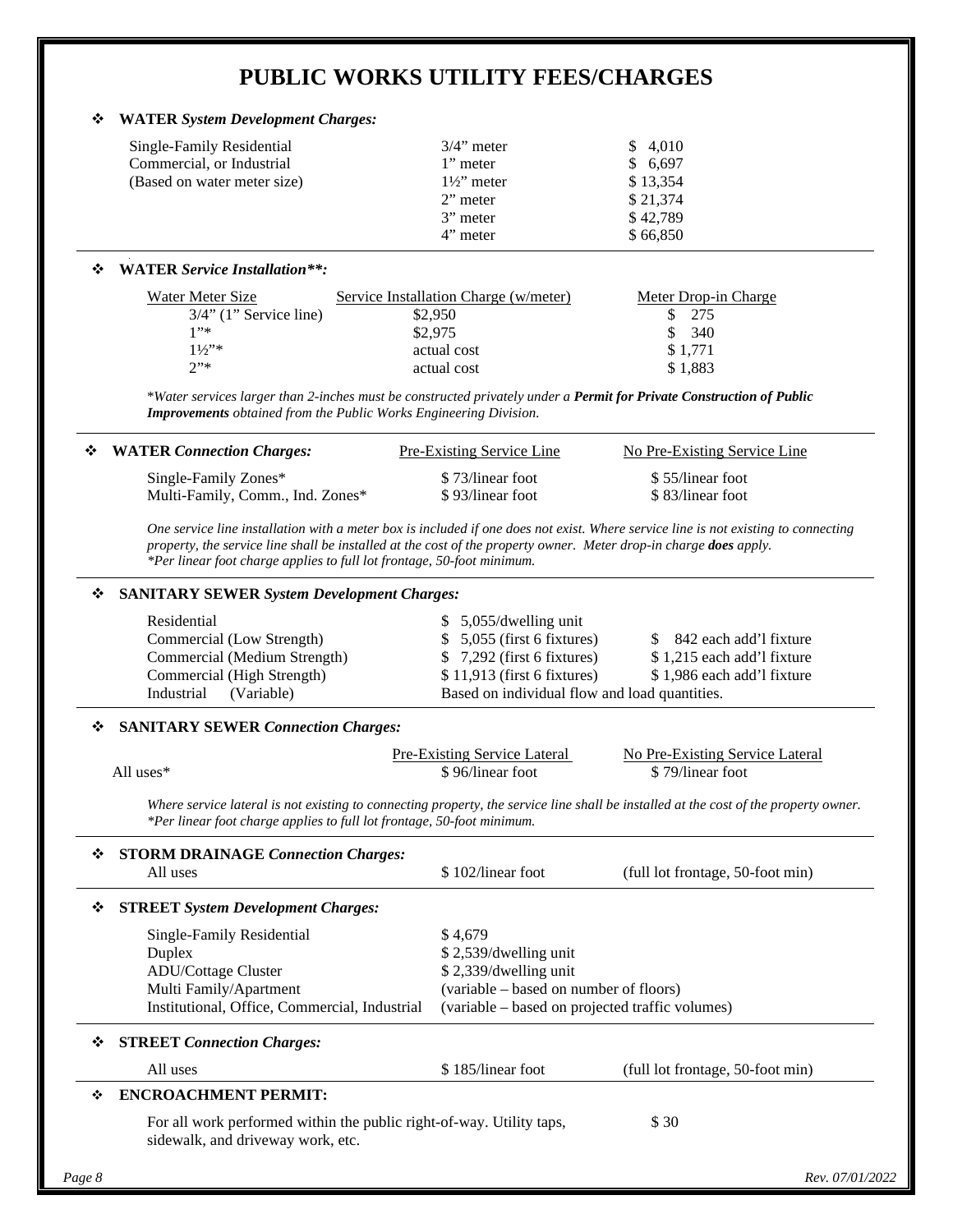### **EROSION PREVENTION and SEDIMENT CONTROL (EPSC)** *Permit fee***:**

| Less than 2,000 square feet<br>2,000 to 10,000 square feet | Not Required<br>\$25 for every 500 square feet or fraction thereof                                          |
|------------------------------------------------------------|-------------------------------------------------------------------------------------------------------------|
| 10,001 to $20,000$ square feet                             | \$500 for the first 10,000 square feet plus \$10 for each additional 500 square feet<br>or fraction thereof |
| $20,001$ to $43,560$ square feet                           | \$700 for the first 20,000 square feet plus \$5 for each additional 500 square feet<br>or fraction thereof  |
| Over 43,560 square feet (1 acre)                           | \$935 for the first acre plus \$25 for each additional 0.5 acre or fraction thereof                         |

## **EROSION PREVENTION and SEDIMENT CONTROL (EPSC)** *Work without a Permit:*

#### **Notice: Permit fee doubles if land disturbing activities begin without first obtaining an EPSC permit.**

*-Plus-*

Site re-inspection fee to confirm installation of required Best Management Practices (BMPs): \$ 60 per occurrence

#### **EROSION PREVENTION and SEDIMENT CONTROL (EPSC)** *Administrative fees***:**

One year extension, 2,000 to  $43,560$  square feet  $$120$ 

EPSC permit transfer fee  $\qquad$  \$ 25

One year extension, Over 1 acre  $$ 120$  for the first acre, plus \$10 for each additional 0.5 acre or fraction thereof Deferred Site Stabilization fee  $$ 250$  for each 60 day deferral

#### **POST CONSTRUCTION STORMWATER QUALITY (PSWQ)** *Off-site fees***:**

All uses \$64/square foot (required facility surface area may be larger than treatment area)

#### **POST CONSTRUCTION STORMWATER QUALITY (PSWQ)** *Transfer of Landscaping Responsibility to City***:**

First 1,000 square feet \$ 21/square feet for the first 1,000 square feet (required facility surface area) Over 1,000 square feet \$ 14/square feet (required facility surface area)

#### **POST CONSTRUCTION STORMWATER QUALITY (PSWQ)** *Administrative fees***:**

Third party review Actual cost Permit Transfer \$25

Permit Extension First two free, subsequent extensions are \$ 250 per extension<br>Work without permit Permit fees shall be doubled Permit fees shall be doubled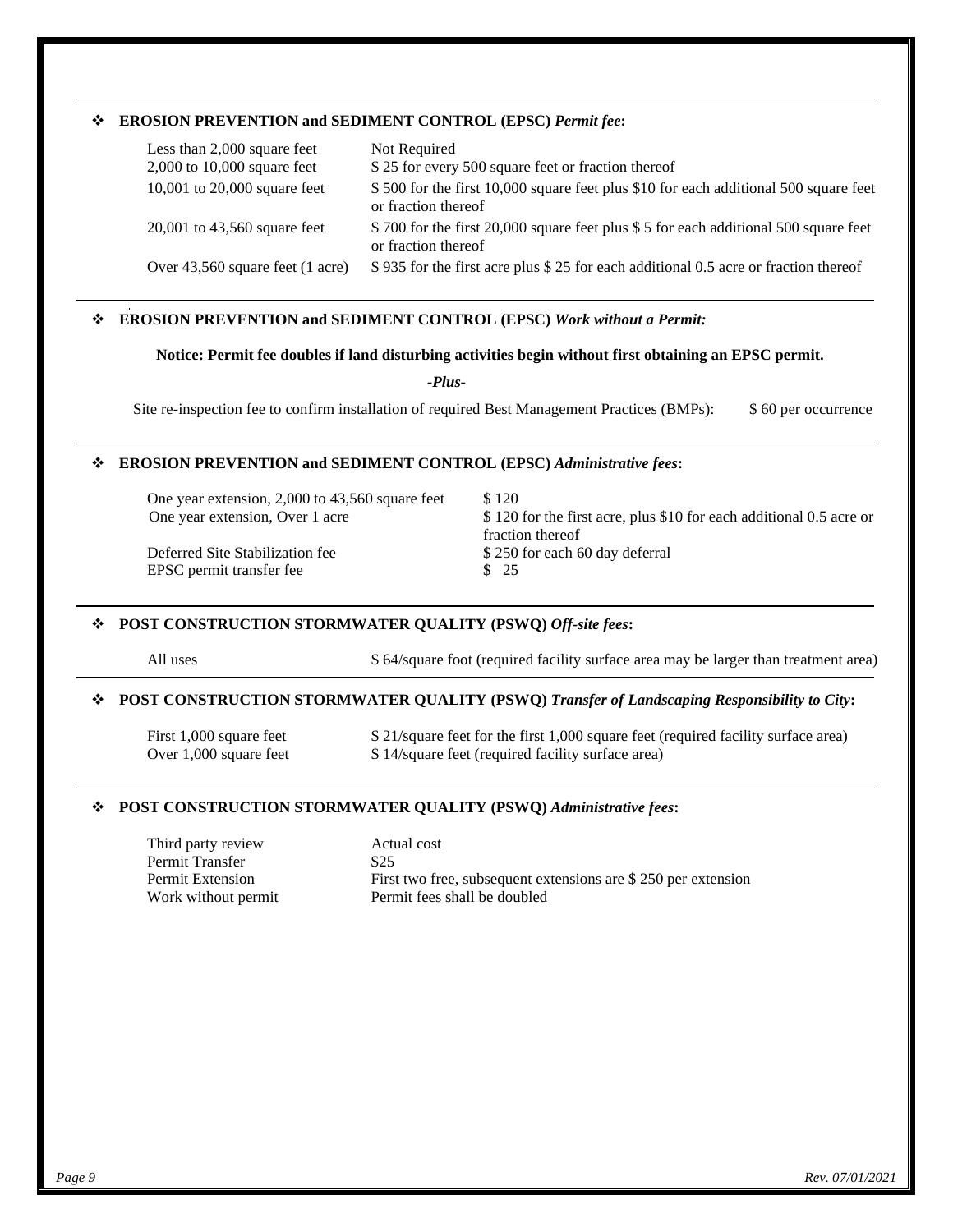# **PUBLIC WORKS DEFINITION OF FEES**

## **SYSTEM DEVELOPMENT CHARGES:**

System Development Charges (SDCs) are those fees charged to satisfy that portion of new demand on parks, transportation, water, and wastewater services generated specifically by a new development. Adequate funding for growth-driven capital improvements is necessary to maintain health, safety, commerce, and quality of life within a community. In an effort to secure a constant, equitable framework by which SDCs are collected and disbursed the Oregon State Legislature adopted a State law (House Bill 3224) which regulates SDCs.

The bill establishes requirements for the calculation of fees, and specifies that fees collected must be spent on the capital improvement projects for which they have been assessed. The City is required to provide an annual accounting of SDCs showing the amount collected for each system and the projects that were funded.

SDCs are divided into two categories:

- (1) Reimbursement Fees, which pertain to existing capital improvements, or those under construction, and
- (2) Improvement Fees, which pertain to future capital improvements. An SDC can be assessed for either fee category, or for both. Credit may be given against an SDC when a developer is required to construct a qualified public improvement that meets certain conditions.

## **SEWER/WATER/STORM/STREET CONNECTION CHARGES:**

A Connection Charge shall be due and payable when any property connects to the City's sanitary sewers, water, storm drains, and/or improved streets, which no assessment has previously been levied or for which the cost of constructing the sanitary sewer, water distribution facility, storm drain, and/or improved streets has not been paid by the property.

At the time when a development request is initiated, the Finance Department along with the Public Works Department will determine when the sewer/water/storm/streets were built, and how they were paid for to see if a "connection" fee is due. Engineering Services will determine the amount based on the formula in the Municipal Code. **Please call Engineering Services at (541) 917-7676 for more information.**

Prior to planning a development or purchasing a piece of property, it is recommended that a check on the property be completed to see if connection fees are due. These fees will not usually show up as an encumbrance in a preliminary title report.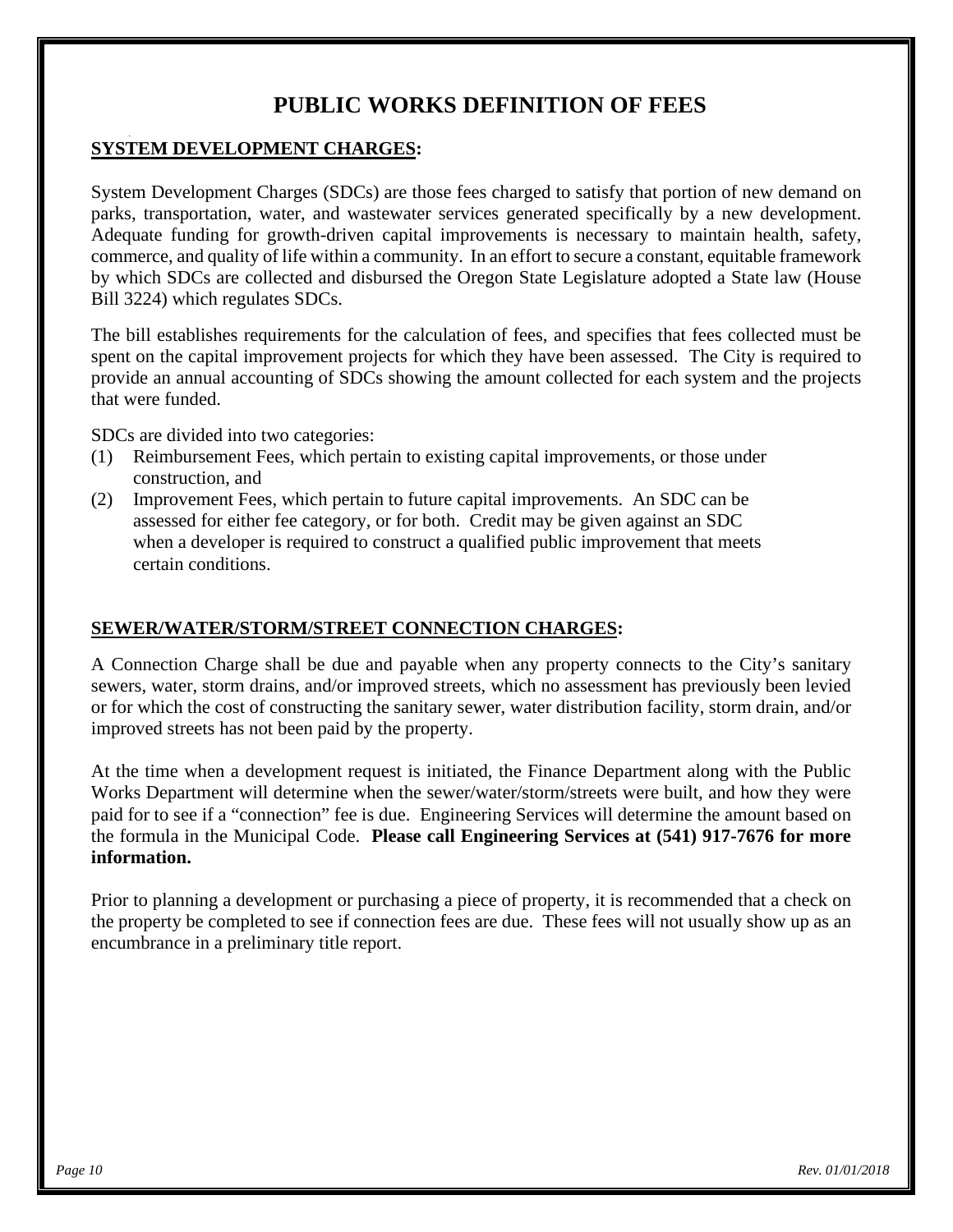# **PUBLIC WORKS DEFINITION OF FEES**

## **EROSION PREVENTION AND SEDIMENT CONTROL:**

The City of Albany's Erosion Prevention and Sediment Control (EPSC) program has been established as a part of the City's comprehensive Stormwater Management Plan. This plan addresses federal water quality mandates and helps set local procedures to protect the quality of our waterways. The EPSC program is designed to protect local waterways and the City's stormwater system from pollution generated by ground disturbing activities. **Please call Engineering Services at (541) 917-7676 for more information.**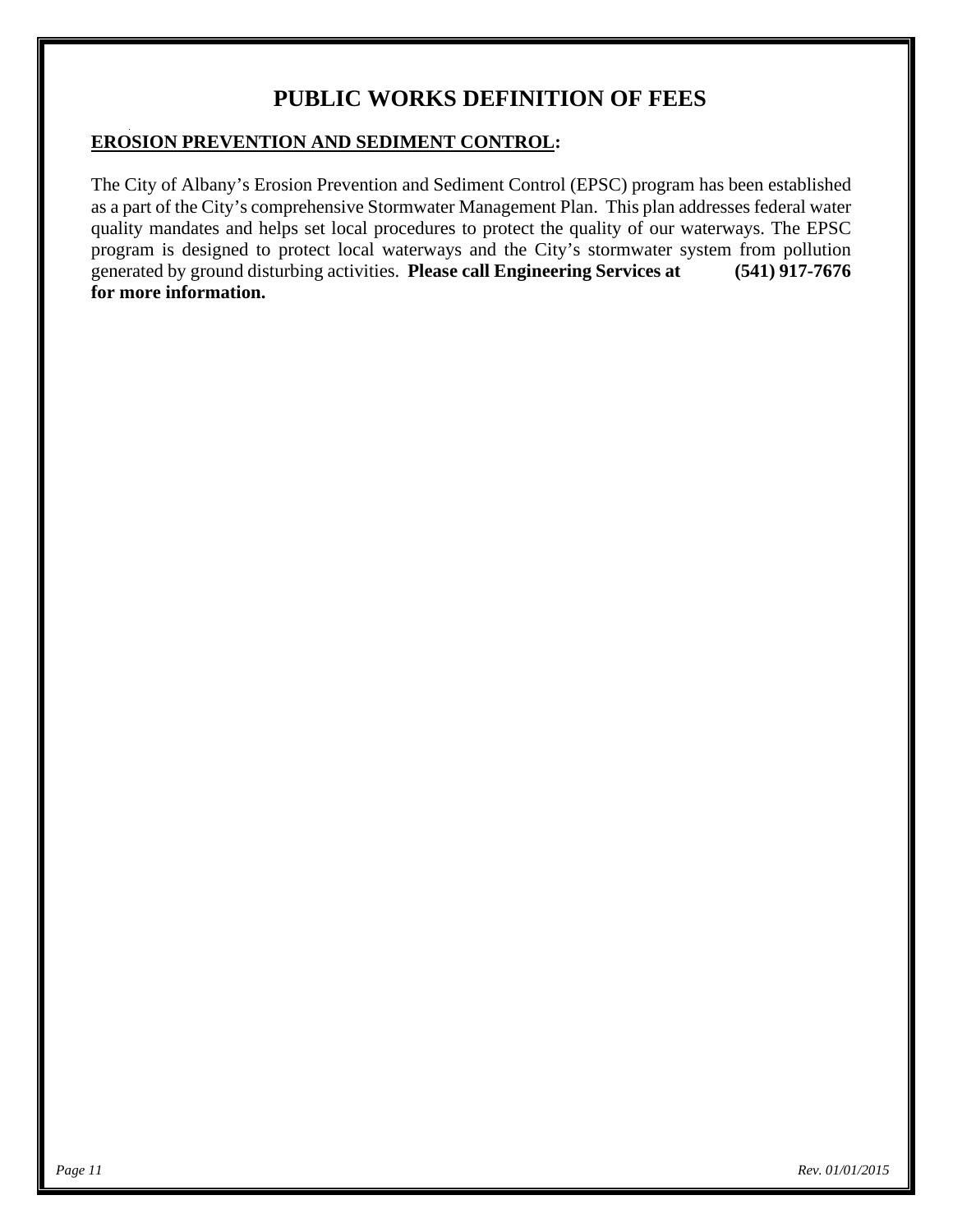# **PARKS AND RECREATION FEES**

Parks SDC fees are due and payable upon issuance of a building permit for new on-site residential construction. The fee applies to the particular lot or tract for which it is issued. Any changes resulting in the addition of one or more bedrooms will trigger Parks SDC fees to be paid on the improvement.

The owner of the property shall be given credit only for those Parks SDC fees that were previously paid on the same parcel. No Parks SDC fees shall be imposed if the structure is destroyed by fire, flood, wind, or act of God provided; 1) Parks SDC fees were previously paid and; 2) the number of bedrooms is not increased.

Please call the Parks and Recreation Department at (541) 917-7777 for more information.

Common Parks Systems Development charge exemptions:

- Additions to single-family residential dwellings that do not constitute the addition of one or more bedrooms, as defined by the Albany Municipal Chapter 20 Code Section 22.010, are exempt from the Parks SDC, unless the addition constitutes a conversion from another use to a bedroom.
- Garages (attached or detached), and other detached non-habitable accessory buildings are exempt.
- Housing for low income or elderly persons, which is exempt from real property taxes under Oregon state law.
- Multiple unit nursing homes and congregate care of assisted care housing facilities containing three or more housing units and designed for the professionally assisted care of elderly or disabled persons are exempt.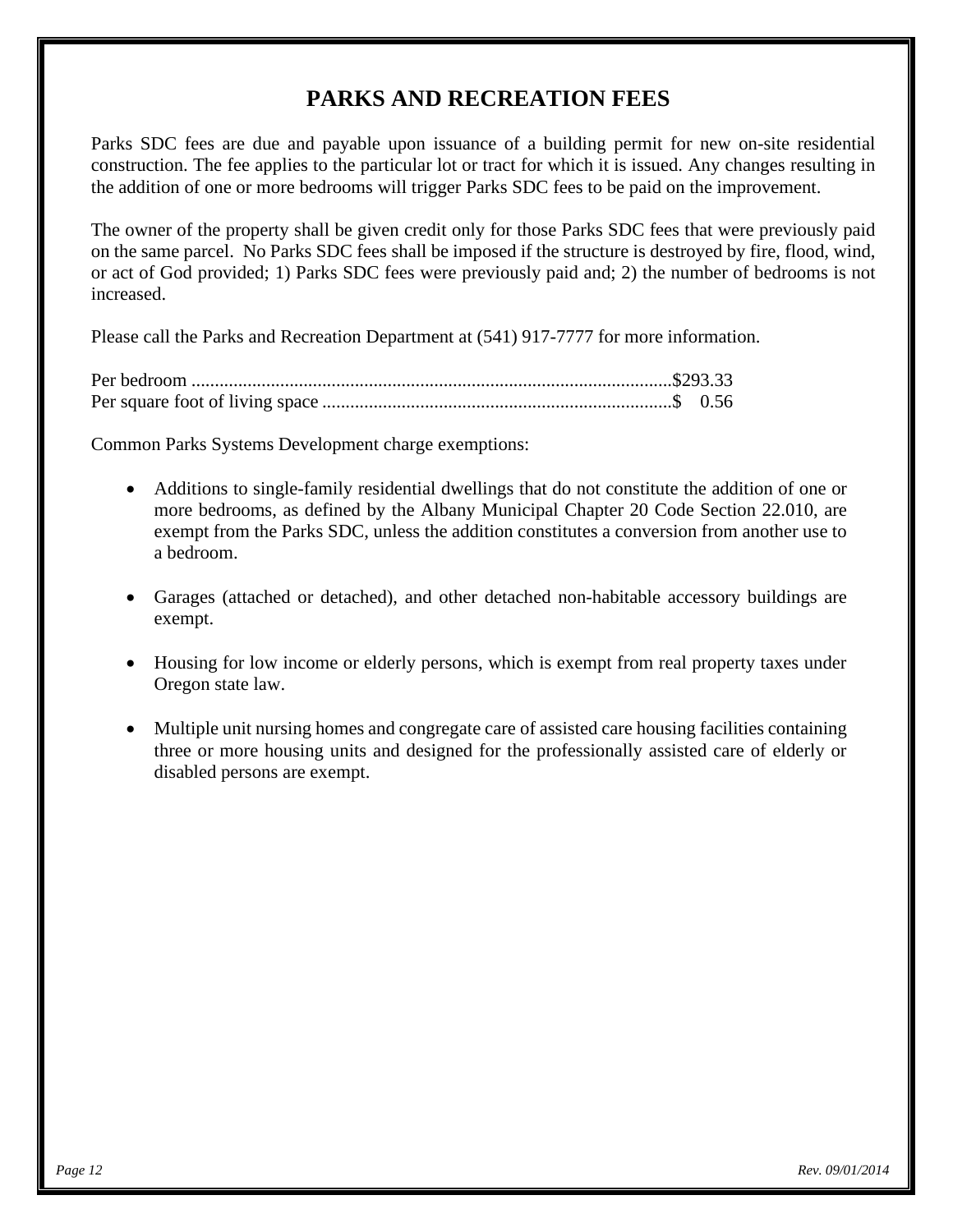# **PLANNING FEES**

| <b>Adjustment (Type III)</b>                                                                                             |                          |
|--------------------------------------------------------------------------------------------------------------------------|--------------------------|
| First, or individual adjustment to a code section                                                                        | \$1,039                  |
| Each additional concurrent adjustment to a code section                                                                  | \$694                    |
| Annexations - (set by separate resolution)                                                                               | Varies                   |
| <b>Appeals</b>                                                                                                           |                          |
| Appeal to City Council (Type III)                                                                                        | \$1,039                  |
| Appeal to PC only (Type I-L that had a neighborhood meeting)                                                             | \$346                    |
| Appeal to Hearings Officer-Expedited Land Division                                                                       | \$300 dep./max \$500 (b) |
| <b>Building Permit Planning Review Fee</b>                                                                               | (i)                      |
| <b>Comprehensive Plan Amendment (Type IV)</b>                                                                            |                          |
| Map Amendment - Without Concurrent Zoning Map Amendment                                                                  | \$4,332                  |
| Map Amendment – Concurrent with Zoning Map Amendment                                                                     | \$6,067                  |
| <b>Text Amendment</b>                                                                                                    | \$4,853                  |
| <b>Conditional Uses</b>                                                                                                  |                          |
| New Construction (Type III)                                                                                              | \$3,468 plus (c)         |
| New Construction (Type II)                                                                                               | \$2,251 plus (c)         |
| Existing Building - Expand or Modify (Type III)                                                                          | \$2,251                  |
| Existing Building - Expand or Modify (Type II)                                                                           | \$1,274                  |
| Existing Parking Lot - Expand or Modify (Type II and III)                                                                | \$1,274                  |
| Home Businesses requiring Conditional Use approval                                                                       | \$644                    |
| Additional fee if Design Standards apply (Type II and III)                                                               | \$379                    |
| Additional fee if Traffic Report required (Type II and III)                                                              | \$865                    |
| <b>Development Code Amendment (Type IV)</b>                                                                              |                          |
| <b>Text Amendment</b>                                                                                                    | \$4,824                  |
| <b>Floodplain Development Permit</b>                                                                                     |                          |
| New Construction (Type I)                                                                                                | (h)                      |
| Placing an RV over 180 days (Type I)                                                                                     | \$95                     |
| Fencing and Freestanding Walls (Type I)                                                                                  | \$95                     |
| Site Plan Improvement in the Floodplain (Type I)                                                                         | \$95                     |
| Development in the Floodway (Type I-L)                                                                                   | \$189 plus (f)           |
| Grading, Excavation, Fill, Paving, Mining, and Drilling (Type I-L)                                                       | \$286 plus (g)           |
| Continuous Storage Operation (Type I-L)                                                                                  | \$189 plus (f)           |
| Land Divisions of 19 lots or Less (Type I-L)                                                                             | $$286$ plus (g)          |
| Alteration of a Watercourse (Type II)                                                                                    | $$947$ plus (g)          |
| Land Divisions of 20 or more lots, Cluster Developments, Planned Developments,<br>and Manufactured Home Parks (Type III) | $$947$ plus (f)          |
| <b>Historic Review</b>                                                                                                   |                          |
| Exterior Alteration; Designation of Landmark (Type I and Type I-L)                                                       | \$52                     |
| New Construction; Substitute Materials (Type I and Type I-L)                                                             | \$52                     |
| Demolition/Moving (Type III)                                                                                             | \$865                    |
| <b>Interpretation of the Code</b>                                                                                        |                          |
| Quasi-Judicial (Type II)                                                                                                 | \$865                    |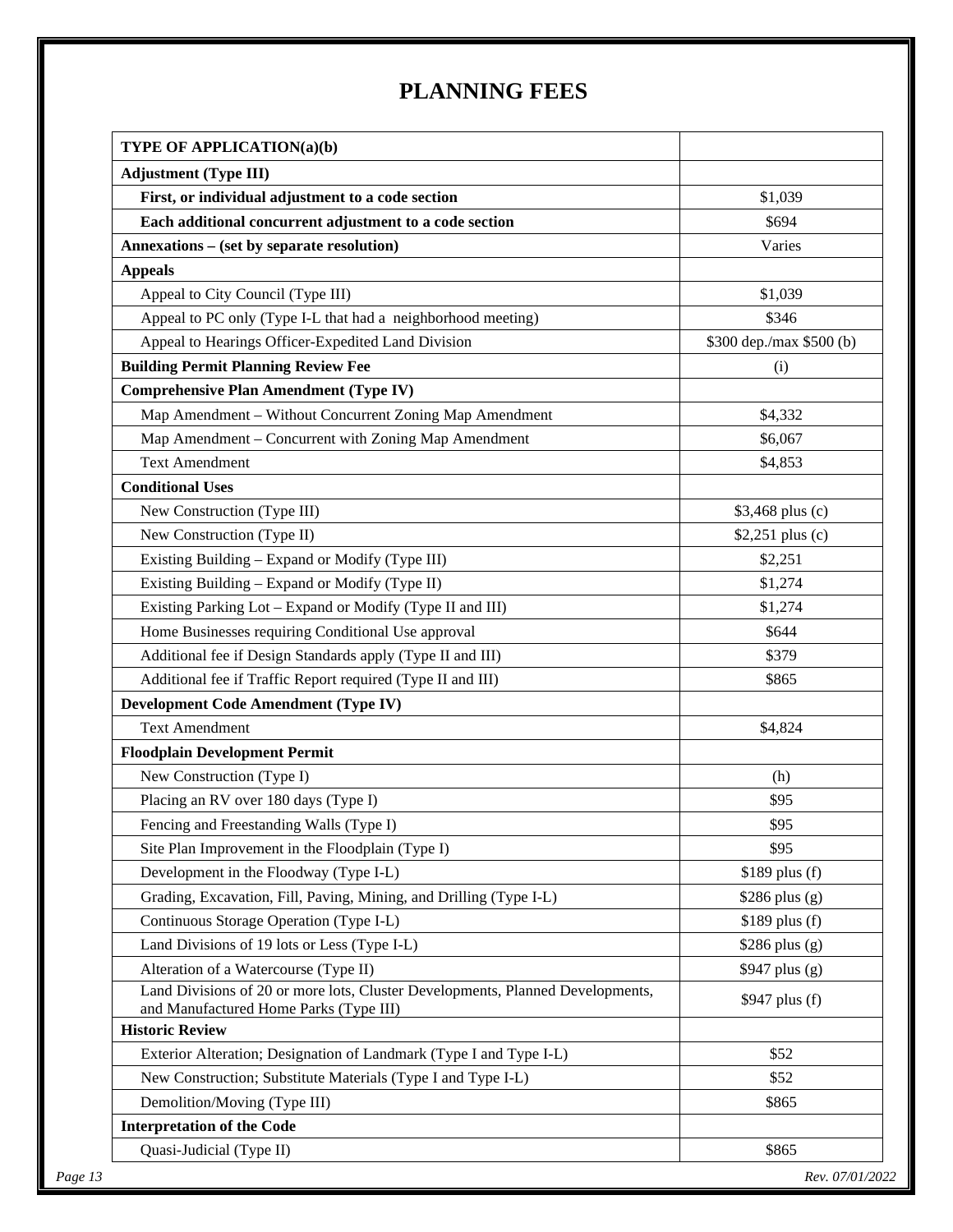| Legislative (Type IV)                                                                                         | \$1,731                  |
|---------------------------------------------------------------------------------------------------------------|--------------------------|
| <b>Land Divisions</b>                                                                                         |                          |
| Partition (2 or 3 parcels)                                                                                    |                          |
| Tentative Plat - (Type I-L, Expedited)                                                                        | \$2,784                  |
| Tentative Plat - (Type III)                                                                                   | \$3,986                  |
| Final Plat – (Type I-L) [not applicable to replats]                                                           | \$700                    |
| Subdivision (4 or more lots)                                                                                  |                          |
| Tentative Plat - (Type I-L, Expedited)                                                                        | $$3,121 + $50$ per lot   |
| Tentative Plat - (Type III)                                                                                   | $$4,331 + $50$ per lot   |
| Additional fee if traffic report required                                                                     | \$865                    |
| Final Plat (Type I-L) [not applicable to replats]                                                             | \$873                    |
| Land Use Status Letter (Type I)                                                                               | \$74                     |
| <b>Manufactured Home Park (Type I-L)</b>                                                                      | $$3,121 + $20$ per space |
| Additional fee if in Floodplain (Type III)                                                                    | \$1,214                  |
| Additional fee if Traffic Report required                                                                     | \$865                    |
| <b>Natural Resource Impact Review</b>                                                                         |                          |
| Natural Resource Impact Review (Concurrent with another development application)                              | \$189                    |
| Natural Resource Impact Review for Residential Development (Not concurrent with                               | \$95                     |
| another development application)                                                                              |                          |
| Natural Resource Impact Review for other development (Not concurrent with<br>another development application) | \$189                    |
| Natural Resource Boundary corrections and refinements                                                         | \$95                     |
| <b>Nonconforming Situations (Type II)</b>                                                                     |                          |
| New Construction                                                                                              | \$1,039 plus (c)         |
| No New Construction                                                                                           | \$520                    |
| <b>Planned Development - 2-Step Process</b>                                                                   |                          |
| Preliminary (Type III)                                                                                        | \$4,853                  |
| Final (Type I)                                                                                                | \$865                    |
| Additional fee if Traffic Report required                                                                     | \$865                    |
| <b>Property Line Adjustment (Type I)</b>                                                                      | \$346                    |
| Replat (Type I-L - Only for moving or removing existing subdivision or partition<br>property lines)***        | \$346                    |
| <b>Request for Public Hearing of a Type II application</b>                                                    | \$321(e)                 |
| <b>Residential Accessory Buildings (Type I-L and Type CUII)</b>                                               | \$520                    |
| <b>Revision to Application in Process</b>                                                                     | \$345                    |
| Additional fee if re-notification required                                                                    | \$172                    |
| <b>Revised Decision</b>                                                                                       |                          |
| Staff Decision (Type I, II or I-L)                                                                            | \$520                    |
| PC or CC Decision (Type III or IV)                                                                            | \$1,214                  |
| Site Plan Review (d)                                                                                          |                          |
| New Construction (Type I-L)                                                                                   | \$3,295 plus (c)         |
| Modify Existing development or development with minimal impact (Type I-L)                                     | \$2,251                  |
| Change of Use and/or Minor Development) (Type I-L)                                                            | \$172                    |
| New Parking areas or existing parking areas expansion (Type I-L)                                              | \$1,274                  |
| <b>Special Requests-Temporary Uses (Type I)</b>                                                               | \$172                    |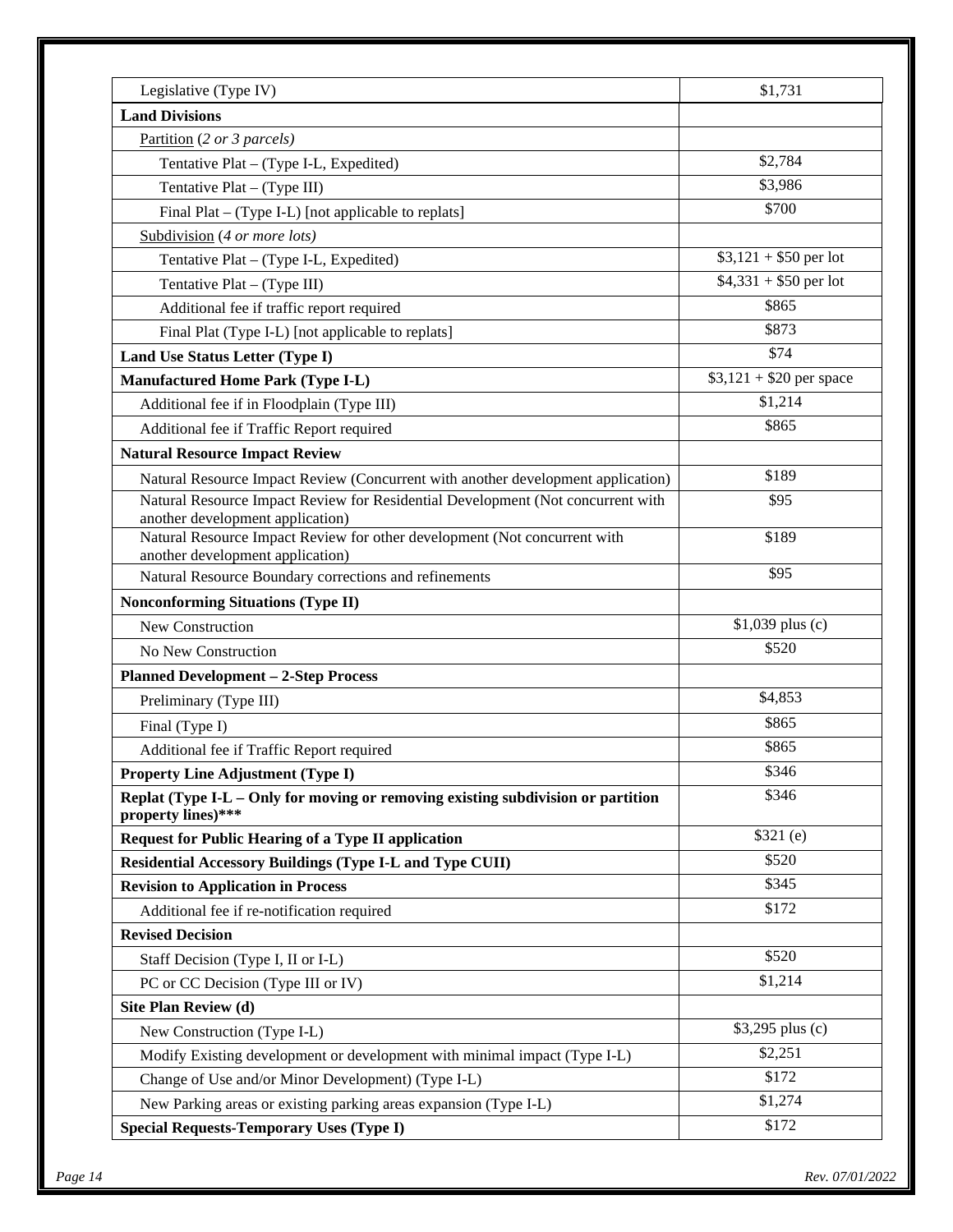| Concurrent with a Development proposal (Type I-L)                                                                                                                                                                                                                                                                                                                                                                                                                                                          | \$520              |
|------------------------------------------------------------------------------------------------------------------------------------------------------------------------------------------------------------------------------------------------------------------------------------------------------------------------------------------------------------------------------------------------------------------------------------------------------------------------------------------------------------|--------------------|
|                                                                                                                                                                                                                                                                                                                                                                                                                                                                                                            |                    |
| Not Concurrent with a Development proposal (Type I-L)                                                                                                                                                                                                                                                                                                                                                                                                                                                      | \$1,385<br>\$8,142 |
| <b>Urban Growth Boundary Amendment</b>                                                                                                                                                                                                                                                                                                                                                                                                                                                                     |                    |
| Vacation (Type IV)                                                                                                                                                                                                                                                                                                                                                                                                                                                                                         | \$2,772            |
| Public Street or Alley                                                                                                                                                                                                                                                                                                                                                                                                                                                                                     |                    |
| <b>Public Easements</b>                                                                                                                                                                                                                                                                                                                                                                                                                                                                                    | \$2,426            |
| Variance, Minor (Type I-L)                                                                                                                                                                                                                                                                                                                                                                                                                                                                                 | \$86               |
| Variance, Major (Type II)                                                                                                                                                                                                                                                                                                                                                                                                                                                                                  |                    |
| First, or individual Variance to a Code Section                                                                                                                                                                                                                                                                                                                                                                                                                                                            | \$1,039            |
| Each additional concurrent Variance to a Code Section                                                                                                                                                                                                                                                                                                                                                                                                                                                      | \$694              |
| <b>Willamette Greenway (Type II)</b>                                                                                                                                                                                                                                                                                                                                                                                                                                                                       | \$1,559            |
| <b>Zoning Map Amendment (Type IV)</b>                                                                                                                                                                                                                                                                                                                                                                                                                                                                      | \$4,332            |
| <b>Additional Fees</b>                                                                                                                                                                                                                                                                                                                                                                                                                                                                                     |                    |
| Additional fee if Traffic Report required                                                                                                                                                                                                                                                                                                                                                                                                                                                                  | \$865              |
| Additional fee if Design Standards apply                                                                                                                                                                                                                                                                                                                                                                                                                                                                   | \$379              |
| Additional fee if Mitigation is required                                                                                                                                                                                                                                                                                                                                                                                                                                                                   | \$189              |
| Additional fee if Hillside Development (Type III)                                                                                                                                                                                                                                                                                                                                                                                                                                                          | \$1,212            |
| determined by the Director. Generally, refunds of 80% will be made for a withdrawn application if made in writing prior<br>to the City sending out the Notice of Filing or Notice of Public Hearing and preparation of the staff report has not begun.<br>If the notice has been sent but the staff report is not being prepared, then 50% of the application fee will be refunded.<br>Exception: Refund policy of an appeal of an expedited land division shall follow ORS 197.375 regulations.<br>Notes: |                    |
|                                                                                                                                                                                                                                                                                                                                                                                                                                                                                                            |                    |
| No Final Plat review fee for "replats" to move or remove existing subdivision or partition property lines.<br>***                                                                                                                                                                                                                                                                                                                                                                                          |                    |
| No fee for land use applications initiated by City of Albany General Fund departments.<br>(a)                                                                                                                                                                                                                                                                                                                                                                                                              |                    |
| Per ORS 197.375(6)<br>(b)                                                                                                                                                                                                                                                                                                                                                                                                                                                                                  |                    |
| (c) 0.15 percent of the development's construction value over \$150,000 (construction value excludes the cost of the<br>land).                                                                                                                                                                                                                                                                                                                                                                             |                    |
| (d) Unless determined otherwise by the CD Director, the fee to modify or revise an approved project shall be the same<br>as a new application.                                                                                                                                                                                                                                                                                                                                                             |                    |
| Fee to be paid by the project applicant, not the person requesting the hearing; initial hearing fee set by ORS<br>(e)<br>227.175(10)(b)                                                                                                                                                                                                                                                                                                                                                                    |                    |
| Fee is in addition to the relevant land use application, plus pass-through cost for third-party review.<br>(f)                                                                                                                                                                                                                                                                                                                                                                                             |                    |
| Plus pass-through cost for third-party review.<br>(g)                                                                                                                                                                                                                                                                                                                                                                                                                                                      |                    |
| 5% of building permit fee is applied to building permit when the project is within a flood hazard zone.<br>(h)                                                                                                                                                                                                                                                                                                                                                                                             |                    |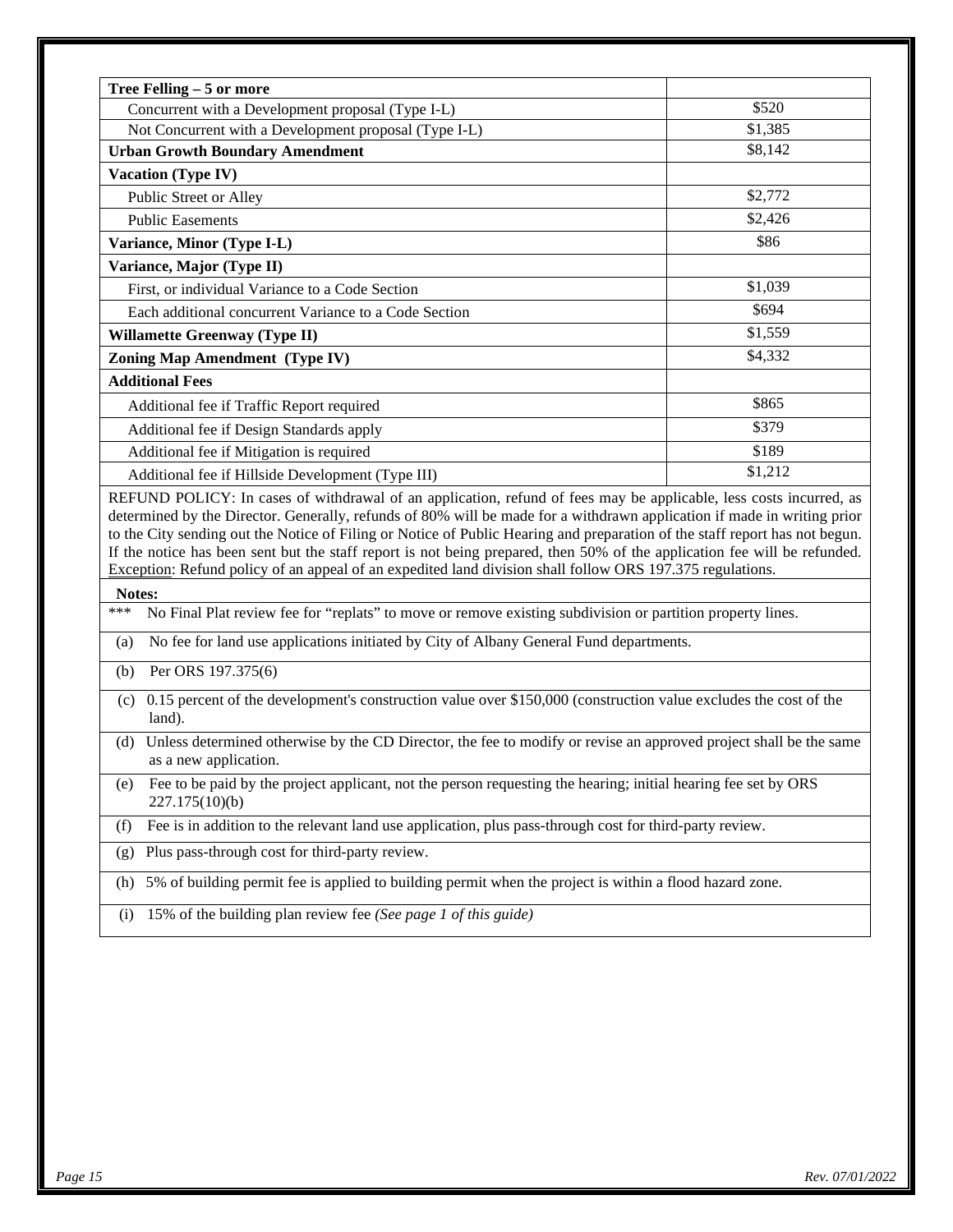# **ALBANY FIRE DEPARTMENT FEES**

Fire plan review fee…………………………………………………15% of the building plan review fee. *(See page 1 of this guide)* 

# **PRIVATE FIRE PROTECTION SERVICE**

Applicable to standpipes, connections for automatic sprinkler systems, and fire hydrant service for private fire protection located within City limits.

## **MONTHLY RATES:**

For standpipes, privately owned hydrants, or other types of private fire line connections:

| Fire Line Size | <b>Monthly Rate</b> |
|----------------|---------------------|
| 2" or smaller  | \$13.94             |
| 3"             | \$17.35             |
| 1"             | \$18.93             |
| 6"             | \$30.31             |
| יי,            | \$48.96             |
| 10"            | \$77.97             |

For hydrants furnished by the City: